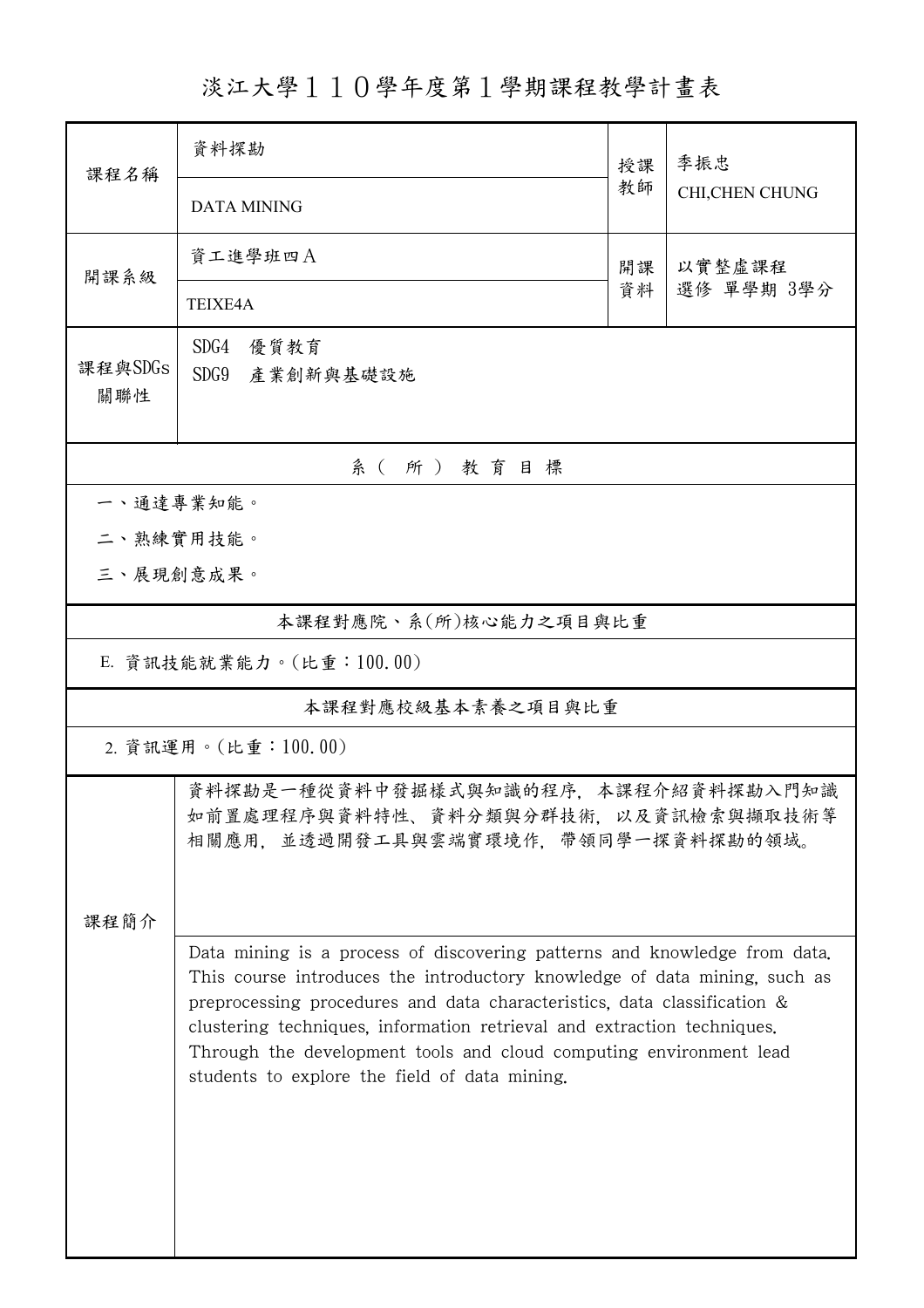## 本課程教學目標與認知、情意、技能目標之對應

將課程教學目標分別對應「認知(Cognitive)」、「情意(Affective)」與「技能(Psychomotor)」 的各目標類型。

一、認知(Cognitive):著重在該科目的事實、概念、程序、後設認知等各類知識之學習。

二、情意(Affective):著重在該科目的興趣、倫理、態度、信念、價值觀等之學習。

三、技能(Psychomotor):著重在該科目的肢體動作或技術操作之學習。

| 教學目標(中文)<br>號                 |                                                                 |                | 教學目標(英文)                                                  |                                            |  |  |
|-------------------------------|-----------------------------------------------------------------|----------------|-----------------------------------------------------------|--------------------------------------------|--|--|
| 熟悉資料前置處理與開發工具                 |                                                                 |                | Familiar with data pre-processing and development         |                                            |  |  |
| 熟悉資料分類與分群工具                   |                                                                 |                | Familiar with data classification and clustering tools.   |                                            |  |  |
| 熟悉雲端計算資料探勘環境                  |                                                                 |                | Familiar with cloud computing data mining<br>environment. |                                            |  |  |
| 案例探討與模擬<br>$\overline{4}$     |                                                                 |                | Case study and simulation.                                |                                            |  |  |
|                               |                                                                 |                |                                                           |                                            |  |  |
| 目標類型                          | 核心能力                                                            | 校級<br>基本素養     | 教學方法                                                      | 評量方式                                       |  |  |
| 認知                            | E                                                               | $\overline{2}$ | 講述、討論、實作                                                  | 作業、討論(含課<br>堂、線上)、實作                       |  |  |
| 技能                            | E                                                               | $\overline{2}$ | 講述、討論、實作                                                  | 測驗、作業、討論(含<br>課堂、線上)、實作                    |  |  |
| 技能                            | E                                                               | 2              | 講述、討論、實作                                                  | 測驗、作業、討論(含<br>課堂、線上)、實作                    |  |  |
| 技能                            | E                                                               | $\overline{2}$ | 講述、討論、模擬                                                  | 測驗、作業、討論(含<br>課堂、線上)、實<br>作、報告(含口頭、書<br>面) |  |  |
| 授課進度表                         |                                                                 |                |                                                           |                                            |  |  |
| 日期起訖                          | 內 容 (Subject/Topics)                                            |                |                                                           | 註<br>備<br>(採數位教學之週次,請<br>填「線上非同步教學」)       |  |  |
| $110/09/22$ ~<br>110/09/28    | Course requirements and introductions                           |                |                                                           |                                            |  |  |
| $110/09/29$ ~<br>110/10/05    | Cloud computing environment for data mining                     |                |                                                           |                                            |  |  |
| $110/10/06 \sim$<br>110/10/12 | 線上非同步教學<br>Data cleaning, integration, transforming and purging |                |                                                           |                                            |  |  |
| $110/10/13$ ~<br>110/10/19    | Database: RMDBS and NoSQL                                       |                |                                                           |                                            |  |  |
| $110/10/20$ ~<br>110/10/26    | 線上非同步教學<br>Mining tools and development environment (online)    |                |                                                           |                                            |  |  |
| $110/10/27$ ~<br>110/11/02    | Classification I                                                |                |                                                           |                                            |  |  |
| $110/11/03$ ~<br>110/11/09    | Classification II                                               |                |                                                           |                                            |  |  |
|                               |                                                                 |                | 院、系 $(\text{m})$                                          | tools<br>教學目標之目標類型、核心能力、基本素養教學方法與評量方式      |  |  |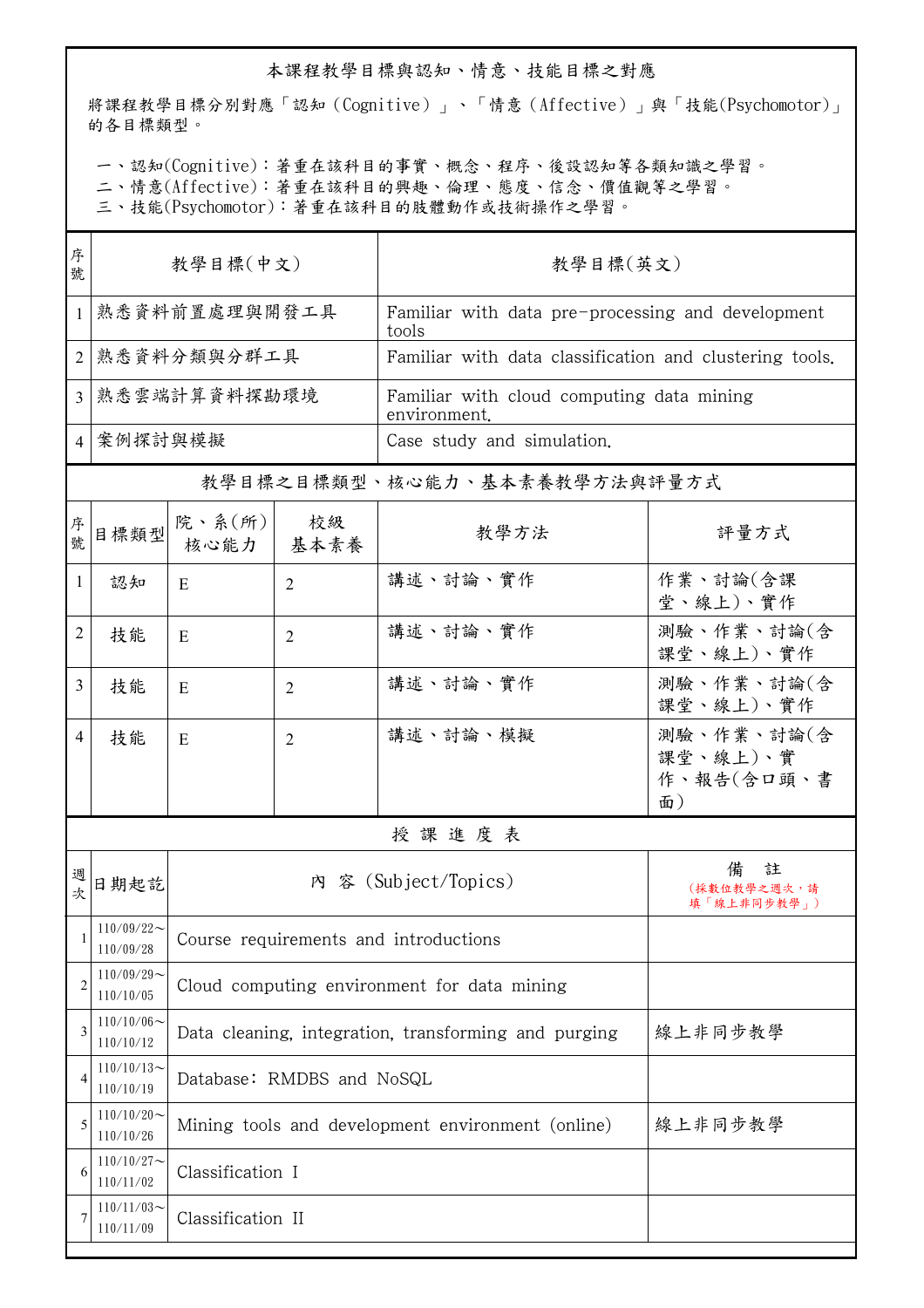|             | $110/11/10$ ~              |                                                                                 |         |  |  |
|-------------|----------------------------|---------------------------------------------------------------------------------|---------|--|--|
| 8           | 110/11/16                  | Group reporting for case study                                                  |         |  |  |
| 9           | $110/11/17$ ~<br>110/11/23 | 期中考試週                                                                           |         |  |  |
| 10          | $110/11/24$ ~<br>110/11/30 | Clustering I                                                                    |         |  |  |
| 11          | $110/12/01$ ~<br>110/12/07 | Clustering II (online)                                                          | 線上非同步教學 |  |  |
| 12          | $110/12/08$ ~<br>110/12/14 | Data visualization                                                              |         |  |  |
| 13          | $110/12/15$ ~<br>110/12/21 | Information retrieval                                                           | 線上非同步教學 |  |  |
| 14          | $110/12/22$ ~<br>110/12/28 | Further case study and course conclusion                                        |         |  |  |
| 15          | $110/12/29$ ~<br>111/01/04 | Final report I                                                                  |         |  |  |
| 16          | $111/01/05$ ~<br>111/01/11 | Final report II                                                                 |         |  |  |
| 17          | $111/01/12$ ~<br>111/01/18 | 期末考試週                                                                           |         |  |  |
| 18          | $111/01/19$ ~<br>111/01/25 | (彈性補充教學)Machine Learning on Cloud computing<br>(case study)                     |         |  |  |
| 修課應<br>注意事項 |                            | 本課程使用iClass學習平台作為發布公告與選課同學繳交作業、參與課後討論與線<br>上學習評量的學習空間。                          |         |  |  |
| 教學設備        |                            | 電腦、投影機                                                                          |         |  |  |
|             | 教科書與<br>教材                 |                                                                                 |         |  |  |
|             | 參考文獻                       |                                                                                 |         |  |  |
| 批改作業<br>篇數  |                            | 4 篇 (本欄位僅適用於所授課程需批改作業之課程教師填寫)                                                   |         |  |  |
|             | 學期成績<br>計算方式               | ◆出席率: 10.0 % ◆平時評量:20.0 % ◆期中評量:25.0<br>◆期末評量: 25.0 %<br>◆其他〈每週課後學習活動參與〉:20.0 % | $\%$    |  |  |
|             |                            |                                                                                 |         |  |  |
|             |                            |                                                                                 |         |  |  |
|             |                            |                                                                                 |         |  |  |
|             |                            |                                                                                 |         |  |  |
|             |                            |                                                                                 |         |  |  |
|             |                            |                                                                                 |         |  |  |